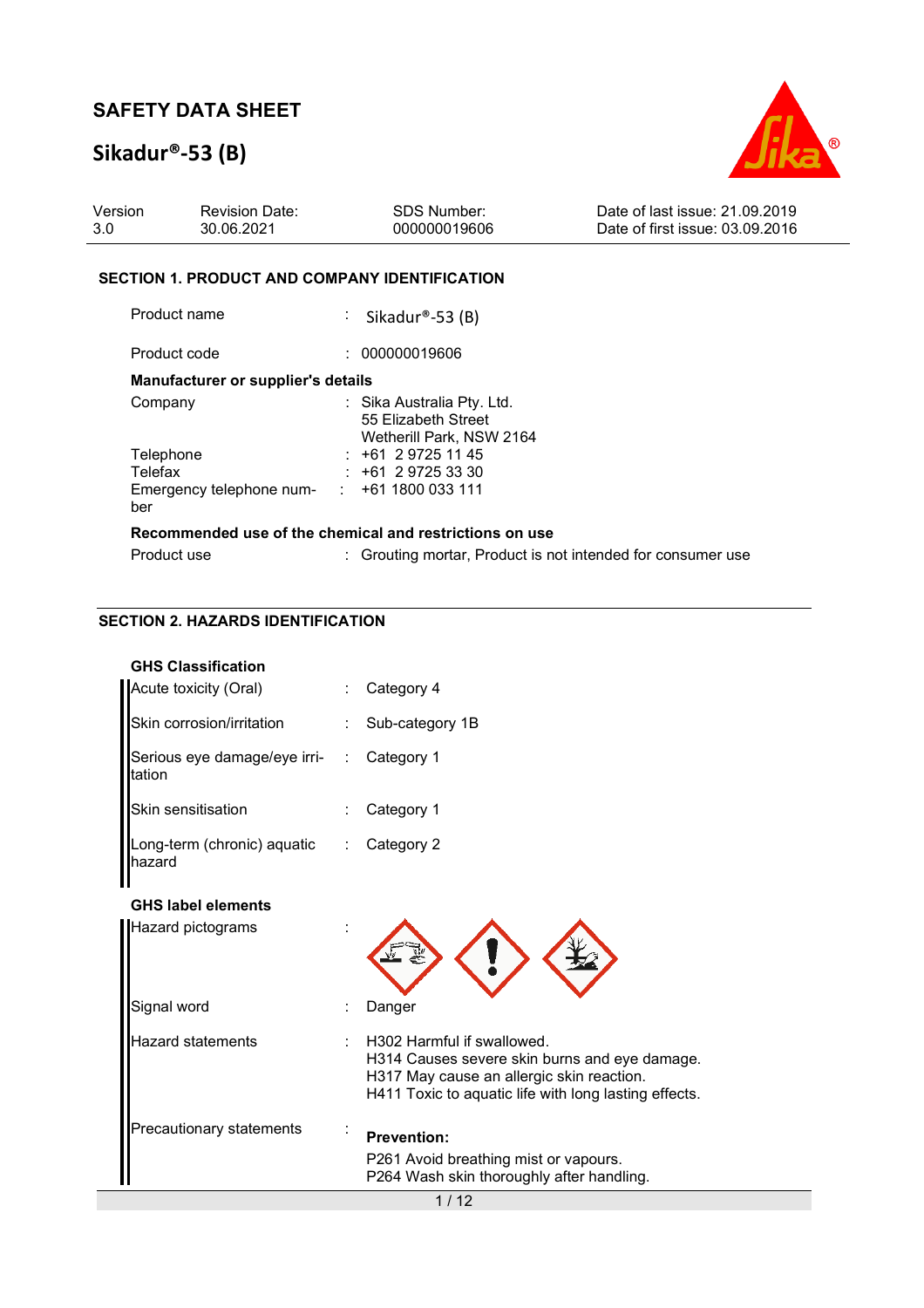# **Sikadur®-53 (B)**



| Version<br>3.0 | <b>Revision Date:</b><br>30.06.2021 | <b>SDS Number:</b><br>000000019606                                                                                                                                                                                               | Date of last issue: 21.09.2019<br>Date of first issue: 03.09.2016                                                                                                                                                                                                                                                                                                                                                                                                                                                                                                                                                              |
|----------------|-------------------------------------|----------------------------------------------------------------------------------------------------------------------------------------------------------------------------------------------------------------------------------|--------------------------------------------------------------------------------------------------------------------------------------------------------------------------------------------------------------------------------------------------------------------------------------------------------------------------------------------------------------------------------------------------------------------------------------------------------------------------------------------------------------------------------------------------------------------------------------------------------------------------------|
|                |                                     | the workplace.<br>P273 Avoid release to the environment.<br>tion/ face protection/ hearing protection.                                                                                                                           | P270 Do not eat, drink or smoke when using this product.<br>P272 Contaminated work clothing should not be allowed out of<br>P280 Wear protective gloves/ protective clothing/ eye protec-                                                                                                                                                                                                                                                                                                                                                                                                                                      |
|                |                                     | <b>Response:</b>                                                                                                                                                                                                                 |                                                                                                                                                                                                                                                                                                                                                                                                                                                                                                                                                                                                                                |
|                |                                     | CENTER/ doctor if you feel unwell. Rinse mouth.<br>induce vomiting.<br>ly all contaminated clothing. Rinse skin with water.<br>POISON CENTER/ doctor.<br>CENTER/ doctor.<br>vice/ attention.<br>reuse.<br>P391 Collect spillage. | P301 + P312 + P330 IF SWALLOWED: Call a POISON<br>P301 + P330 + P331 IF SWALLOWED: Rinse mouth. Do NOT<br>P303 + P361 + P353 IF ON SKIN (or hair): Take off immediate-<br>P304 + P340 + P310 IF INHALED: Remove person to fresh air<br>and keep comfortable for breathing. Immediately call a<br>P305 + P351 + P338 + P310 IF IN EYES: Rinse cautiously with<br>water for several minutes. Remove contact lenses, if present<br>and easy to do. Continue rinsing. Immediately call a POISON<br>P333 + P313 If skin irritation or rash occurs: Get medical ad-<br>P362 + P364 Take off contaminated clothing and wash it before |
|                |                                     | Disposal:<br>disposal plant.                                                                                                                                                                                                     | P501 Dispose of contents/ container to an approved waste                                                                                                                                                                                                                                                                                                                                                                                                                                                                                                                                                                       |

### **Other hazards which do not result in classification**

None known.

### **SECTION 3. COMPOSITION/INFORMATION ON INGREDIENTS**

Substance / Mixture : Mixture

#### **Components**

| Chemical name                                | CAS-No.        | Concentration (% w/w) |
|----------------------------------------------|----------------|-----------------------|
| benzyl alcohol                               | 100-51-6       | $>= 30 - 60$          |
| 3-aminomethyl-3,5,5-trimethylcyclohexylamine | 2855-13-2      | $>= 10 - 30$          |
| Phenol, styrenated                           | 61788-44-1     | $>= 10 - 30$          |
| 3,6-diazaoctanethylenediamin                 | 112-24-3       | $>= 10 - 30$          |
| Adduct IA (epoxy amine adduct)               | 68609-08-5     | $>= 1 - 10$           |
| 2,4,6-tris(dimethylaminomethyl)phenol        | $90 - 72 - 2$  | $>= 5 - 10$           |
| polyaminoamide adduct                        | 157707-73-8    | $>= 3 - 10$           |
| bis[(dimethylamino)methyl]phenol             | 71074-89-0     | $>= 1 - 3$            |
| 2-(2-aminoethylamino) ethanol                | $111 - 41 - 1$ | ${}_{0.3}$            |
| 2-piperazin-1-ylethylamine                   | 140-31-8       | < 1                   |
| 3,6,9-triazaundecamethylenediamine           | 112-57-2       | < 1                   |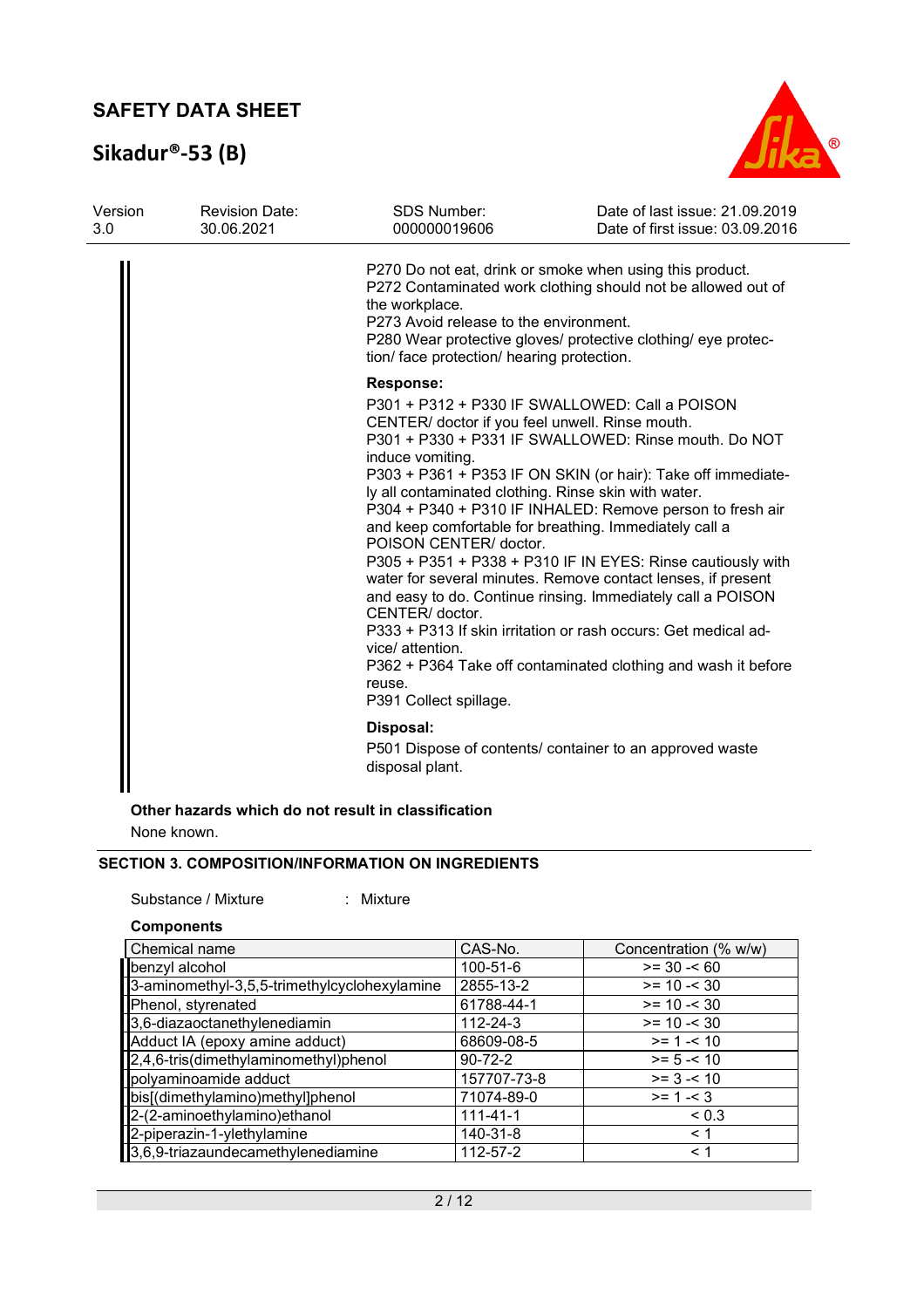# **Sikadur®-53 (B)**



| Version<br>3.0               | <b>Revision Date:</b><br>30.06.2021                    |                                                                                                                                                                  | SDS Number:<br>000000019606                                                                                                                                                                                                                                                                   | Date of last issue: 21.09.2019<br>Date of first issue: 03.09.2016                                                               |
|------------------------------|--------------------------------------------------------|------------------------------------------------------------------------------------------------------------------------------------------------------------------|-----------------------------------------------------------------------------------------------------------------------------------------------------------------------------------------------------------------------------------------------------------------------------------------------|---------------------------------------------------------------------------------------------------------------------------------|
|                              | <b>SECTION 4. FIRST AID MEASURES</b>                   |                                                                                                                                                                  |                                                                                                                                                                                                                                                                                               |                                                                                                                                 |
|                              | General advice                                         |                                                                                                                                                                  | Move out of dangerous area.<br>Consult a physician.<br>Show this safety data sheet to the doctor in attendance.                                                                                                                                                                               |                                                                                                                                 |
|                              | If inhaled                                             |                                                                                                                                                                  | Move to fresh air.<br>Consult a physician after significant exposure.                                                                                                                                                                                                                         |                                                                                                                                 |
| In case of skin contact<br>÷ |                                                        | Take off contaminated clothing and shoes immediately.<br>Wash off with soap and plenty of water.<br>Immediate medical treatment is necessary as untreated<br>ty. | wounds from corrosion of the skin heal slowly and with difficul-                                                                                                                                                                                                                              |                                                                                                                                 |
|                              | In case of eye contact                                 |                                                                                                                                                                  | sue damage and blindness.<br>of water and seek medical advice.<br>Continue rinsing eyes during transport to hospital.<br>Remove contact lenses.<br>Keep eye wide open while rinsing.                                                                                                          | Small amounts splashed into eyes can cause irreversible tis-<br>In the case of contact with eyes, rinse immediately with plenty |
|                              | If swallowed                                           |                                                                                                                                                                  | Do NOT induce vomiting.<br>Do not give milk or alcoholic beverages.<br>Take victim immediately to hospital.                                                                                                                                                                                   | Clean mouth with water and drink afterwards plenty of water.<br>Never give anything by mouth to an unconscious person.          |
| delayed                      | Most important symptoms<br>and effects, both acute and |                                                                                                                                                                  | Health injuries may be delayed.<br>corrosive effects<br>sensitising effects<br>Gastrointestinal discomfort<br>Allergic reactions<br><b>Dermatitis</b><br>and symptoms.<br>Harmful if swallowed.<br>May cause an allergic skin reaction.<br>Causes serious eye damage.<br>Causes severe burns. | See Section 11 for more detailed information on health effects                                                                  |
|                              | Notes to physician                                     |                                                                                                                                                                  | Treat symptomatically.                                                                                                                                                                                                                                                                        |                                                                                                                                 |

#### **SECTION 5. FIREFIGHTING MEASURES**

| Suitable extinguishing media              | Use extinguishing measures that are appropriate to local cir-<br>cumstances and the surrounding environment. |
|-------------------------------------------|--------------------------------------------------------------------------------------------------------------|
| Specific hazards during fire-<br>fighting | Do not allow run-off from fire fighting to enter drains or water<br>courses.                                 |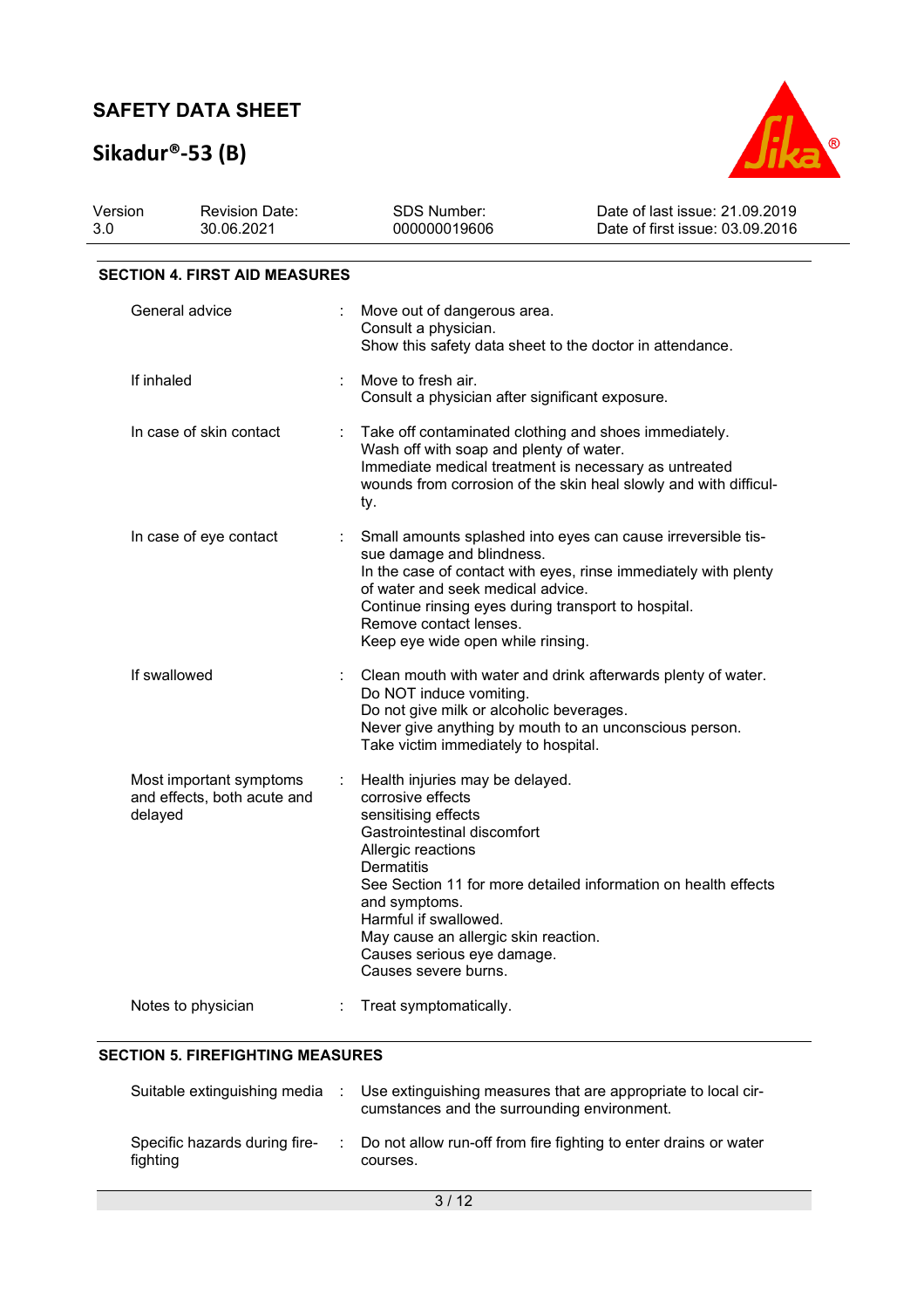# **Sikadur®-53 (B)**



| Version<br>3.0 |                  | <b>Revision Date:</b><br>30.06.2021 |    | <b>SDS Number:</b><br>000000019606                                                                                                                                                                                            | Date of last issue: 21.09.2019<br>Date of first issue: 03.09.2016 |
|----------------|------------------|-------------------------------------|----|-------------------------------------------------------------------------------------------------------------------------------------------------------------------------------------------------------------------------------|-------------------------------------------------------------------|
|                | ucts             |                                     |    | Hazardous combustion prod- : No hazardous combustion products are known                                                                                                                                                       |                                                                   |
|                | ods              | Specific extinguishing meth-        | ÷. | Collect contaminated fire extinguishing water separately. This<br>must not be discharged into drains.<br>Fire residues and contaminated fire extinguishing water must<br>be disposed of in accordance with local regulations. |                                                                   |
|                | for firefighters | Special protective equipment :      |    | In the event of fire, wear self-contained breathing apparatus.                                                                                                                                                                |                                                                   |
|                | Hazchem Code     |                                     |    | : 2X                                                                                                                                                                                                                          |                                                                   |

#### **SECTION 6. ACCIDENTAL RELEASE MEASURES**

| Personal precautions, protec-<br>tive equipment and emer-<br>gency procedures | ÷. | Use personal protective equipment.<br>Deny access to unprotected persons.                                                                                      |
|-------------------------------------------------------------------------------|----|----------------------------------------------------------------------------------------------------------------------------------------------------------------|
| Environmental precautions                                                     |    | : Do not flush into surface water or sanitary sewer system.<br>If the product contaminates rivers and lakes or drains inform<br>respective authorities.        |
| Methods and materials for<br>containment and cleaning up                      |    | Soak up with inert absorbent material (e.g. sand, silica gel,<br>acid binder, universal binder, sawdust).<br>Keep in suitable, closed containers for disposal. |

#### **SECTION 7. HANDLING AND STORAGE**

| fire and explosion      | Advice on protection against : Normal measures for preventive fire protection.                                                                                                                                                                                                                                                                                                                                                                                                                                                               |
|-------------------------|----------------------------------------------------------------------------------------------------------------------------------------------------------------------------------------------------------------------------------------------------------------------------------------------------------------------------------------------------------------------------------------------------------------------------------------------------------------------------------------------------------------------------------------------|
| Advice on safe handling | Avoid exceeding the given occupational exposure limits (see<br>section 8).<br>Do not get in eyes, on skin, or on clothing.<br>For personal protection see section 8.<br>Persons with a history of skin sensitisation problems or asth-<br>ma, allergies, chronic or recurrent respiratory disease should<br>not be employed in any process in which this mixture is being<br>used.<br>Smoking, eating and drinking should be prohibited in the ap-<br>plication area.<br>Follow standard hygiene measures when handling chemical<br>products |
| Hygiene measures        | Handle in accordance with good industrial hygiene and safety<br>practice.<br>When using do not eat or drink.<br>When using do not smoke.<br>Wash hands before breaks and at the end of workday.                                                                                                                                                                                                                                                                                                                                              |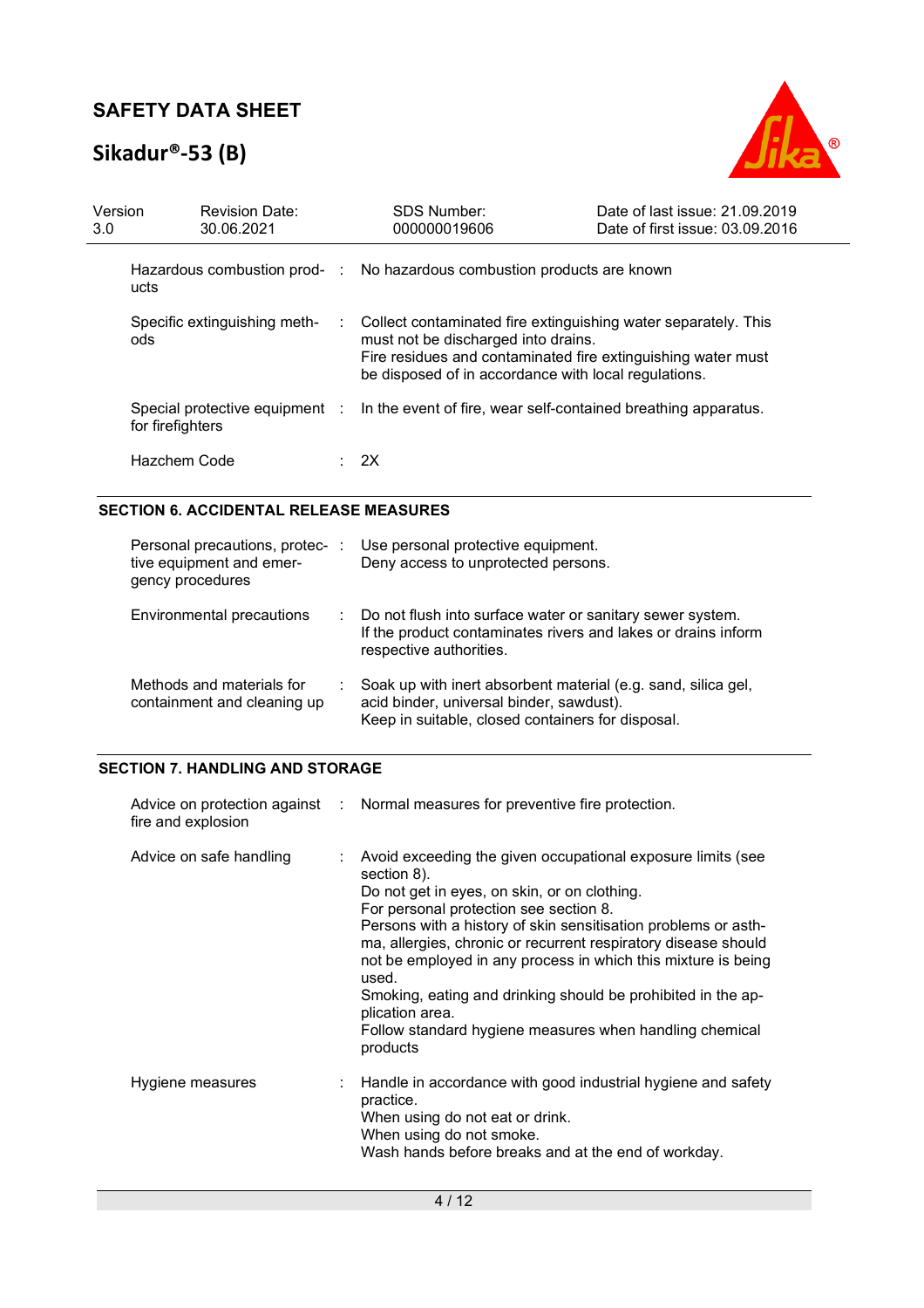# **Sikadur®-53 (B)**



| Version | <b>Revision Date:</b>       | <b>SDS Number:</b>                                                                                                                                            | Date of last issue: 21.09.2019                                                                                           |
|---------|-----------------------------|---------------------------------------------------------------------------------------------------------------------------------------------------------------|--------------------------------------------------------------------------------------------------------------------------|
| 3.0     | 30.06.2021                  | 000000019606                                                                                                                                                  | Date of first issue: 03.09.2016                                                                                          |
|         | Conditions for safe storage | Store in original container.<br>÷.<br>place.<br>kept upright to prevent leakage.<br>Observe label precautions.<br>Store in accordance with local regulations. | Keep container tightly closed in a dry and well-ventilated<br>Containers which are opened must be carefully resealed and |

#### **SECTION 8. EXPOSURE CONTROLS/PERSONAL PROTECTION**

#### **Components with workplace control parameters**

Contains no substances with occupational exposure limit values.

| Appropriate engineering<br>controls | Use adequate ventilation and/or engineering controls to pre-<br>vent exposure to vapours.                                                                                                                                                                                                                                  |
|-------------------------------------|----------------------------------------------------------------------------------------------------------------------------------------------------------------------------------------------------------------------------------------------------------------------------------------------------------------------------|
| Personal protective equipment       |                                                                                                                                                                                                                                                                                                                            |
| Respiratory protection              | : No special measures required.<br>Respirator selection must be based on known or anticipated<br>exposure levels, the hazards of the product and the safe<br>working limits of the selected respirator.                                                                                                                    |
| Hand protection                     | : Chemical-resistant, impervious gloves complying with an<br>approved standard should be worn at all times when handling<br>chemical products if a risk assessment indicates this is nec-<br>essary.<br>Follow AS/NZS 1337.1<br>Recommended: Butyl rubber/nitrile rubber gloves.<br>Contaminated gloves should be removed. |
| Eye protection                      | : Safety goggles<br>Wear suitable face shield.                                                                                                                                                                                                                                                                             |
| Skin and body protection            | : Protective clothing (e.g. safety shoes, long-sleeved working<br>clothing, long trousers)<br>Follow AS 2210:3<br>Rubber aprons                                                                                                                                                                                            |

#### **SECTION 9. PHYSICAL AND CHEMICAL PROPERTIES**

| Appearance                                         |    | liquid                       |
|----------------------------------------------------|----|------------------------------|
| Colour                                             |    | amber                        |
| Odour                                              |    | amine-like                   |
| Odour Threshold                                    | ۰. | No data available            |
| рH                                                 |    | : 11<br>Concentration: 100 % |
| Melting point/range / Freezing : No data available |    |                              |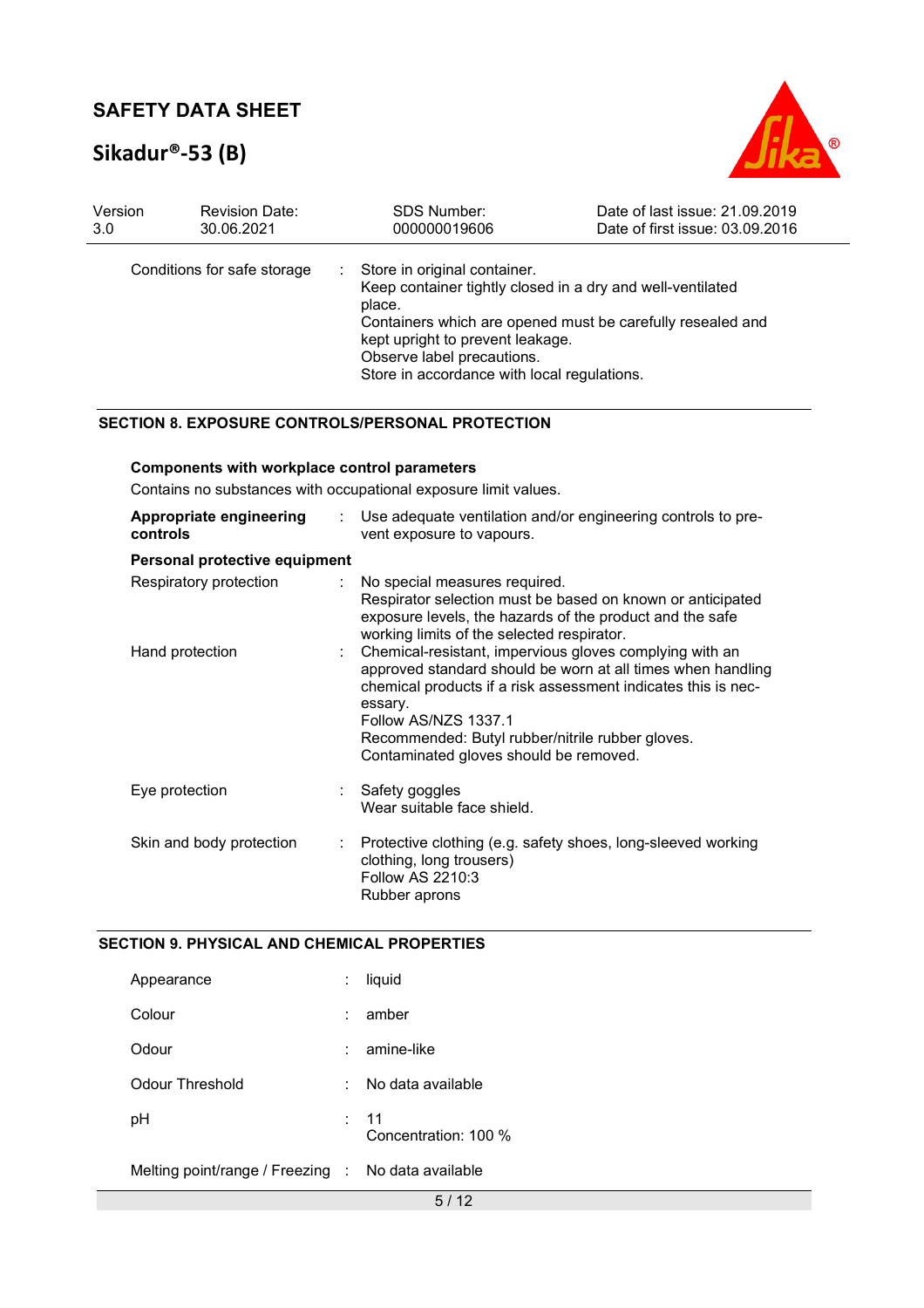# **Sikadur®-53 (B)**



| Version<br>3.0 |                    | <b>Revision Date:</b><br>30.06.2021 |                             | <b>SDS Number:</b><br>000000019606                                                                                                                                        | Date of last issue: 21.09.2019<br>Date of first issue: 03.09.2016 |
|----------------|--------------------|-------------------------------------|-----------------------------|---------------------------------------------------------------------------------------------------------------------------------------------------------------------------|-------------------------------------------------------------------|
|                | point              | Boiling point/boiling range         | ÷.                          | $>$ 200 °C ( $>$ 392 °F)                                                                                                                                                  |                                                                   |
|                | Flash point        |                                     |                             | 105 °C (221 °F)<br>(Method: closed cup)                                                                                                                                   |                                                                   |
|                | Evaporation rate   |                                     |                             | No data available                                                                                                                                                         |                                                                   |
|                |                    | Flammability (solid, gas)           |                             | No data available                                                                                                                                                         |                                                                   |
|                | flammability limit | Upper explosion limit / Upper       | $\mathcal{L}_{\mathcal{A}}$ | Upper flammability limit<br>$6\%$ (V)                                                                                                                                     |                                                                   |
|                | flammability limit | Lower explosion limit / Lower :     |                             | Lower flammability limit<br>1 %(V)                                                                                                                                        |                                                                   |
|                | Vapour pressure    |                                     |                             | ca. 0.2 hPa (20 °C (68 °F))                                                                                                                                               |                                                                   |
|                |                    | Relative vapour density             |                             | No data available                                                                                                                                                         |                                                                   |
|                | Density            |                                     |                             | ca. 1 g/cm3 (20 °C (68 °F))                                                                                                                                               |                                                                   |
|                | Solubility(ies)    | Water solubility                    |                             | No data available                                                                                                                                                         |                                                                   |
|                |                    | Solubility in other solvents        | $\mathcal{L}_{\mathcal{A}}$ | No data available                                                                                                                                                         |                                                                   |
|                |                    | Partition coefficient: n-           |                             | No data available                                                                                                                                                         |                                                                   |
|                | octanol/water      | Auto-ignition temperature           | ÷                           | No data available                                                                                                                                                         |                                                                   |
|                |                    | Decomposition temperature           | ÷                           | No data available                                                                                                                                                         |                                                                   |
|                | Viscosity          | Viscosity, dynamic                  |                             | No data available                                                                                                                                                         |                                                                   |
|                |                    | Viscosity, kinematic                |                             | : > 20.5 mm2/s (40 °C (104 °F))                                                                                                                                           |                                                                   |
|                |                    | <b>Explosive properties</b>         |                             | No data available                                                                                                                                                         |                                                                   |
|                |                    | Oxidizing properties                |                             | No data available                                                                                                                                                         |                                                                   |
|                |                    | Volatile organic compounds          |                             | Directive 2010/75/EU of 24 November 2010 on industrial<br>emissions (integrated pollution prevention and control)<br>Volatile organic compounds (VOC) content: 33.98% w/w |                                                                   |

### **SECTION 10. STABILITY AND REACTIVITY**

| Reactivity         | : No dangerous reaction known under conditions of normal use. |
|--------------------|---------------------------------------------------------------|
| Chemical stability | The product is chemically stable.                             |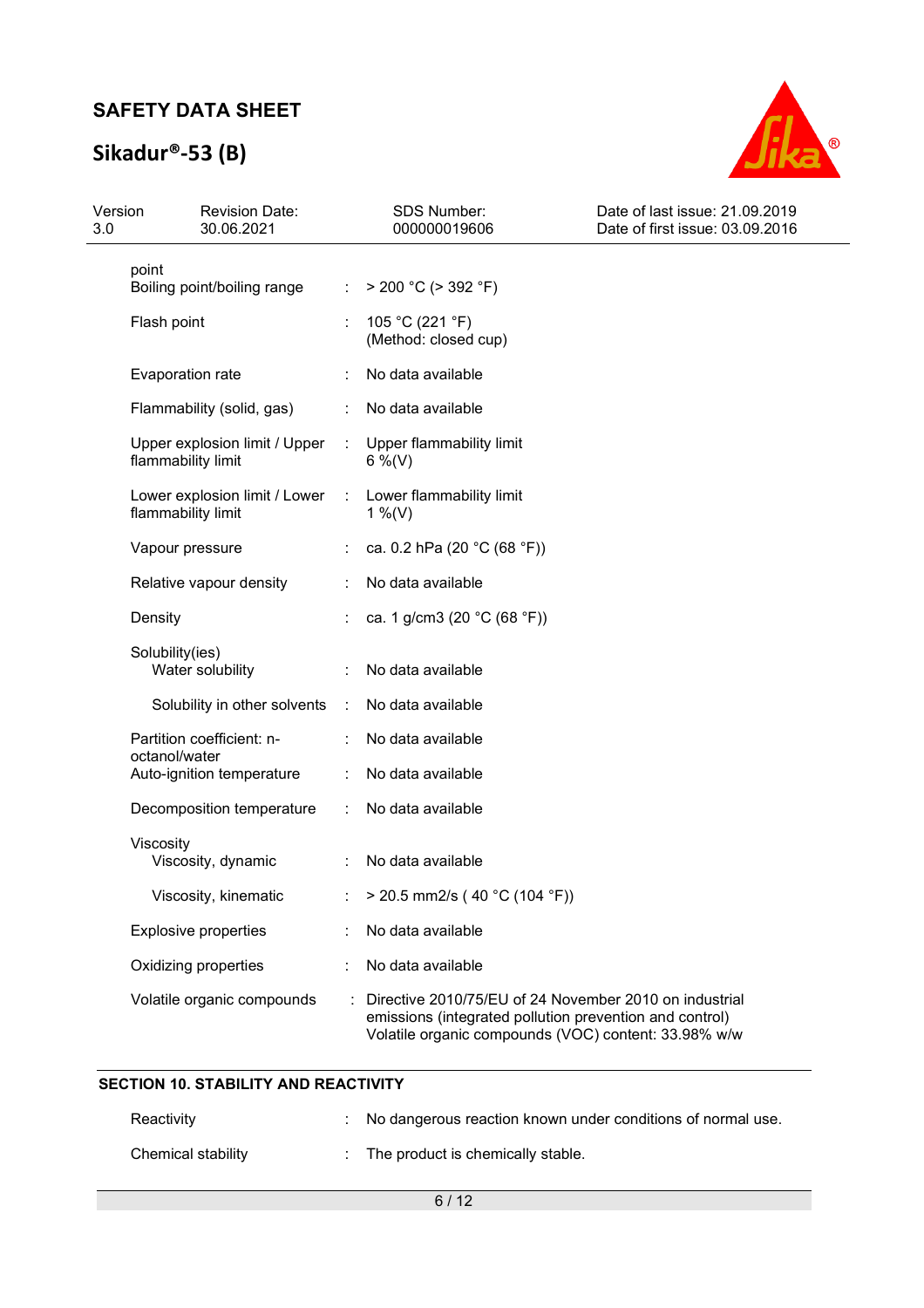# **Sikadur®-53 (B)**



| Version<br>3.0         | <b>Revision Date:</b><br>30.06.2021                 | <b>SDS Number:</b><br>000000019606                                            | Date of last issue: 21.09.2019<br>Date of first issue: 03.09.2016 |
|------------------------|-----------------------------------------------------|-------------------------------------------------------------------------------|-------------------------------------------------------------------|
|                        | tions                                               | Possibility of hazardous reac- : Stable under recommended storage conditions. |                                                                   |
|                        | Conditions to avoid                                 | No data available                                                             |                                                                   |
| Incompatible materials |                                                     | see section 7.                                                                |                                                                   |
|                        | No decomposition if stored and applied as directed. |                                                                               |                                                                   |

### **SECTION 11. TOXICOLOGICAL INFORMATION**

| <b>Acute toxicity</b><br>Harmful if swallowed.                |                           |                                                                                   |
|---------------------------------------------------------------|---------------------------|-----------------------------------------------------------------------------------|
| Components:                                                   |                           |                                                                                   |
| benzyl alcohol:<br>Acute oral toxicity                        | t.                        | LD50 Oral (Rat): 1,620 mg/kg                                                      |
| Acute inhalation toxicity                                     |                           | : LC50 (Rat): > 4.178 mg/l<br>Exposure time: 4 h<br>Test atmosphere: dust/mist    |
| 3-aminomethyl-3,5,5-trimethylcyclohexylamine:                 |                           |                                                                                   |
| Acute oral toxicity                                           | ÷.                        | LD50 Oral (Rat): 1,030 mg/kg                                                      |
| Acute inhalation toxicity                                     |                           | : $LC50$ (Rat): $> 5.01$ mg/l<br>Exposure time: 4 h<br>Test atmosphere: dust/mist |
| Acute dermal toxicity                                         | ÷.                        | LD50 Dermal (Rabbit): > 2,000 mg/kg                                               |
| Phenol, styrenated:<br>Acute oral toxicity                    | ÷.                        | LD50 Oral (Rat): 2,500 mg/kg                                                      |
| Acute dermal toxicity                                         | ÷.                        | LD50 Dermal (Rat): $>$ 5,000 mg/kg                                                |
| 3,6-diazaoctanethylenediamin:<br>Acute oral toxicity          |                           | LD50 Oral (Rat): 1,716 mg/kg                                                      |
| Acute dermal toxicity                                         | $\mathbb{Z}^{\mathbb{Z}}$ | LD50 Dermal (Rabbit): 1,465 mg/kg                                                 |
| Adduct IA (epoxy amine adduct):<br>Acute oral toxicity        | t.                        | LD50 Oral (Rat, female): 300 - 2,000 mg/kg<br>Method: OECD Test Guideline 423     |
| 2,4,6-tris(dimethylaminomethyl)phenol:<br>Acute oral toxicity |                           | LD50 Oral (Rat): 2,169 mg/kg                                                      |
| 2-piperazin-1-ylethylamine:<br>Acute oral toxicity            |                           | LD50 Oral (Rat): 2,097 mg/kg                                                      |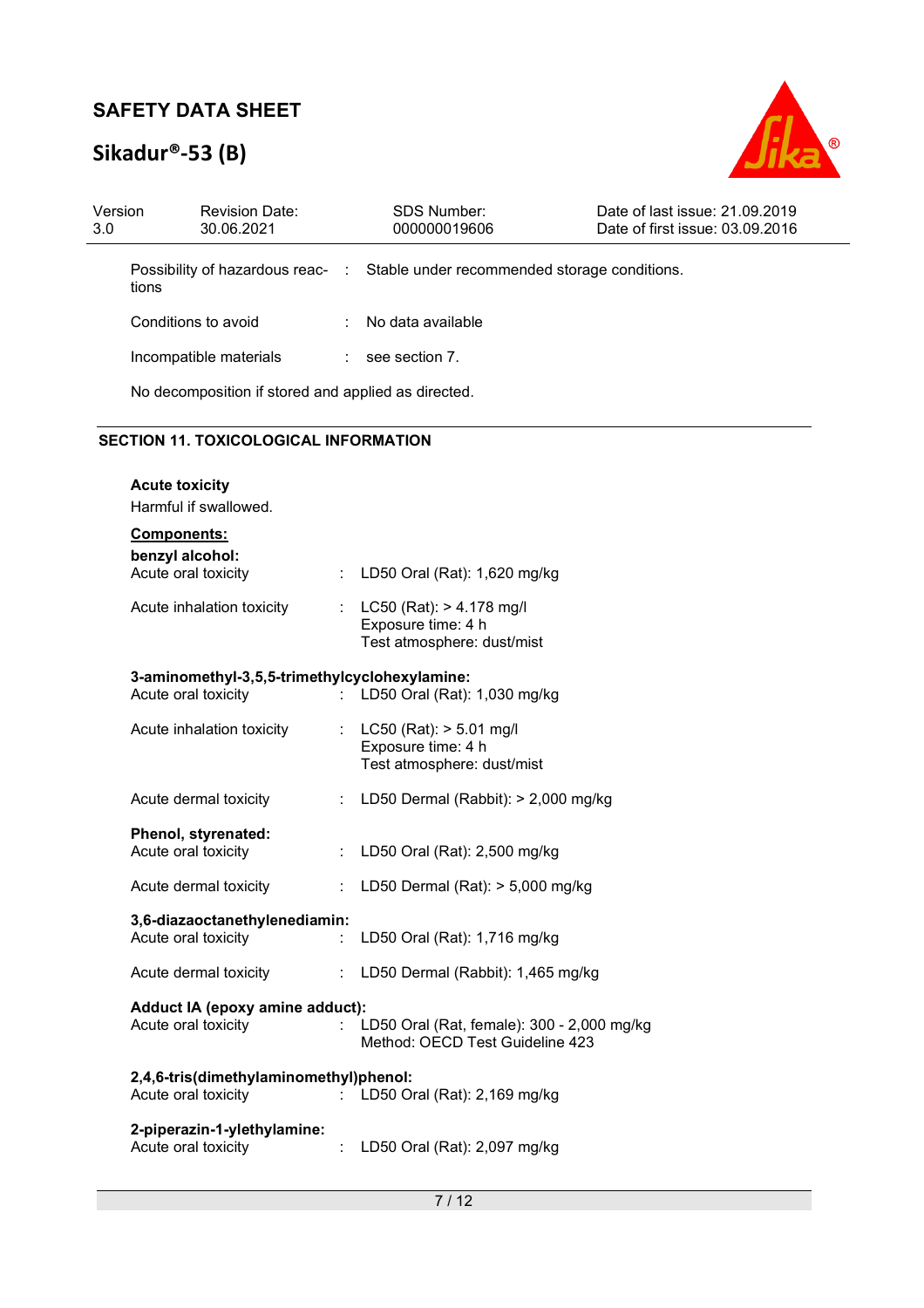# **Sikadur®-53 (B)**



| Version<br>3.0           | <b>Revision Date:</b><br>30.06.2021                                                               | <b>SDS Number:</b><br>000000019606                                 | Date of last issue: 21.09.2019<br>Date of first issue: 03.09.2016 |
|--------------------------|---------------------------------------------------------------------------------------------------|--------------------------------------------------------------------|-------------------------------------------------------------------|
|                          | Acute dermal toxicity                                                                             | LD50 Dermal (Rabbit): ca. 866 mg/kg<br>$\mathcal{L}^{\mathcal{L}}$ |                                                                   |
|                          | 3,6,9-triazaundecamethylenediamine:<br>Acute oral toxicity                                        | LD50 Oral (Rat): 1,716.2 mg/kg                                     |                                                                   |
|                          | Acute dermal toxicity                                                                             | LD50 Dermal (Rat): 1,260 mg/kg<br>÷.                               |                                                                   |
|                          | <b>Skin corrosion/irritation</b><br>Causes severe burns.                                          |                                                                    |                                                                   |
| <b>Species</b><br>Method | Components:<br>2,4,6-tris(dimethylaminomethyl)phenol:<br>Assessment                               | Rabbit<br>Corrosive<br><b>OECD Test Guideline 404</b>              |                                                                   |
|                          | Serious eye damage/eye irritation                                                                 |                                                                    |                                                                   |
| Species                  | Causes serious eye damage.<br>Components:<br>2,4,6-tris(dimethylaminomethyl)phenol:<br>Assessment | Rabbit<br>Causes serious eye damage.                               |                                                                   |
|                          | <b>Respiratory or skin sensitisation</b>                                                          |                                                                    |                                                                   |
|                          | <b>Skin sensitisation</b><br>May cause an allergic skin reaction.                                 |                                                                    |                                                                   |
|                          | <b>Respiratory sensitisation</b><br>Not classified based on available information.                |                                                                    |                                                                   |
|                          | <b>Chronic toxicity</b>                                                                           |                                                                    |                                                                   |
|                          | Germ cell mutagenicity<br>Not classified based on available information.                          |                                                                    |                                                                   |
|                          | Carcinogenicity<br>Not classified based on available information.                                 |                                                                    |                                                                   |
|                          | <b>Reproductive toxicity</b><br>Not classified based on available information.                    |                                                                    |                                                                   |
|                          | <b>STOT - single exposure</b><br>Not classified based on available information.                   |                                                                    |                                                                   |
|                          | <b>STOT - repeated exposure</b><br>Not classified based on available information.                 |                                                                    |                                                                   |
|                          | <b>Aspiration toxicity</b><br>Not classified based on available information.                      |                                                                    |                                                                   |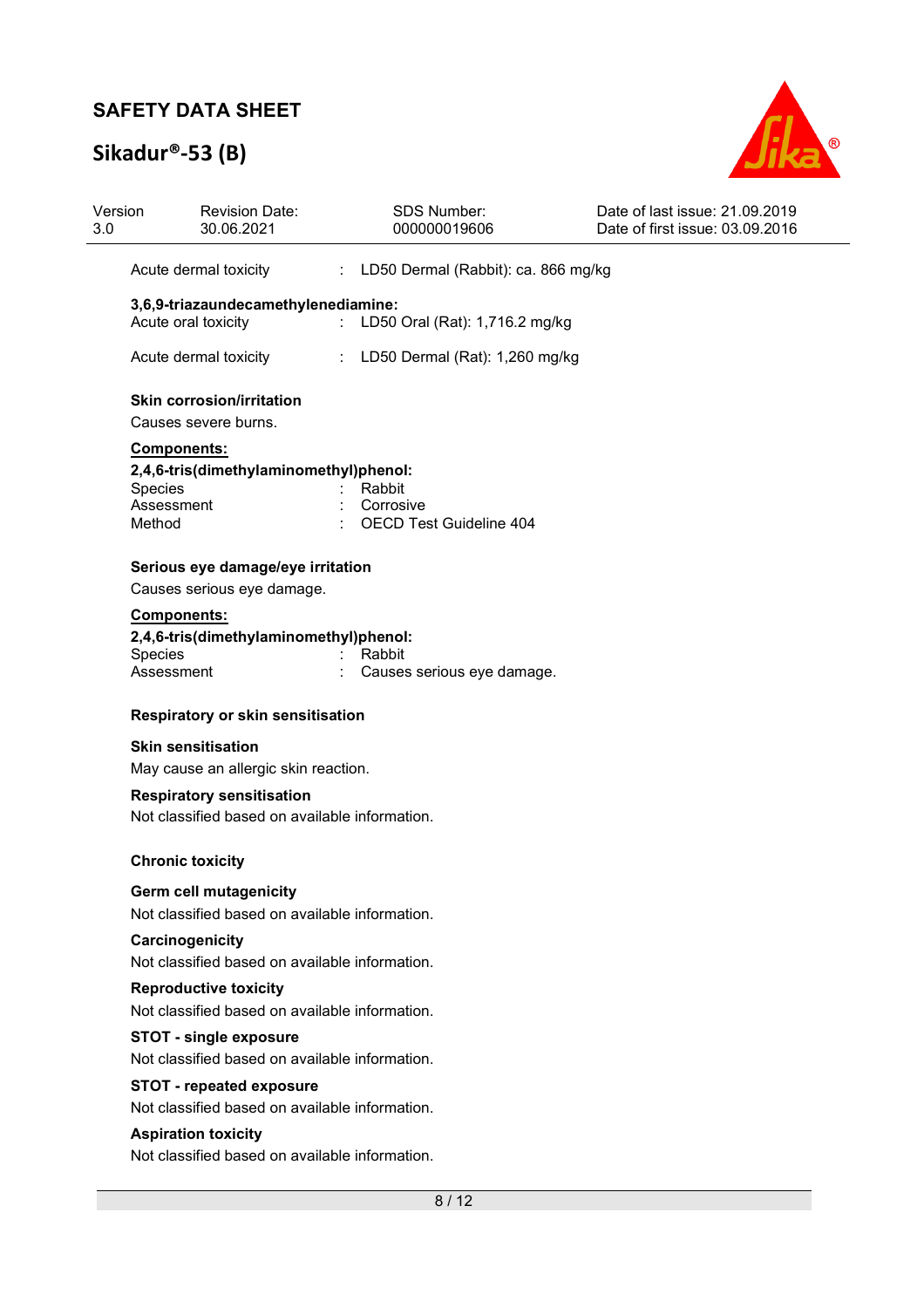# **Sikadur®-53 (B)**



| Version<br>3.0     | <b>Revision Date:</b><br>30.06.2021                                                             | <b>SDS Number:</b><br>000000019606                                                                   | Date of last issue: 21.09.2019<br>Date of first issue: 03.09.2016 |
|--------------------|-------------------------------------------------------------------------------------------------|------------------------------------------------------------------------------------------------------|-------------------------------------------------------------------|
|                    | <b>SECTION 12. ECOLOGICAL INFORMATION</b>                                                       |                                                                                                      |                                                                   |
| <b>Ecotoxicity</b> |                                                                                                 |                                                                                                      |                                                                   |
|                    | Components:<br>benzyl alcohol:<br>Toxicity to fish                                              | : $LC50$ (Fish): $> 100$ mg/l<br>Exposure time: 96 h                                                 |                                                                   |
|                    | aquatic invertebrates                                                                           | Toxicity to daphnia and other : EC50 (Daphnia magna (Water flea)): > 100 mg/l<br>Exposure time: 48 h |                                                                   |
| plants             | 3-aminomethyl-3,5,5-trimethylcyclohexylamine:<br>Toxicity to algae/aquatic<br><b>Contractor</b> | mg/l<br>Exposure time: 72 h                                                                          | ErC50 (Desmodesmus subspicatus (green algae)): > 10 - 100         |
|                    | 3,6-diazaoctanethylenediamin:<br>Toxicity to fish                                               | Exposure time: 96 h                                                                                  | LC50 (Pimephales promelas (fathead minnow)): > 100 mg/l           |
|                    | Toxicity to daphnia and other :<br>aquatic invertebrates                                        | EC50 (Daphnia (water flea)): 10 - 100 mg/l<br>Exposure time: 48 h                                    |                                                                   |
| plants             | Toxicity to algae/aquatic                                                                       | 100 mg/l<br>Exposure time: 72 h                                                                      | EC50 (Pseudokirchneriella subcapitata (green algae)): 10 -        |
| plants             | Adduct IA (epoxy amine adduct):<br>Toxicity to algae/aquatic                                    | Exposure time: 72 h                                                                                  | EC50 (Pseudokirchneriella subcapitata (algae)): 3.13 mg/l         |
| icity)             | Toxicity to fish (Chronic tox-                                                                  | LC50 (Danio rerio (zebra fish)): 1.62 mg/l<br>$\mathcal{L}^{\mathcal{L}}$<br>Exposure time: 96 h     |                                                                   |
| ic toxicity)       | Toxicity to daphnia and other :<br>aquatic invertebrates (Chron-                                | EC50 (Daphnia magna (Water flea)): 1.75 mg/l<br>Exposure time: 48 h                                  |                                                                   |
| plants             | 2,4,6-tris(dimethylaminomethyl)phenol:<br>Toxicity to algae/aquatic                             | - 100 mg/l<br>Exposure time: 72 h                                                                    | EC50 (Scenedesmus capricornutum (fresh water algae)): > 10        |
|                    | 2-piperazin-1-ylethylamine:<br>Toxicity to fish                                                 | LC50 (Fish): > 100 mg/l<br>Exposure time: 96 h                                                       |                                                                   |
|                    | Persistence and degradability                                                                   |                                                                                                      |                                                                   |

No data available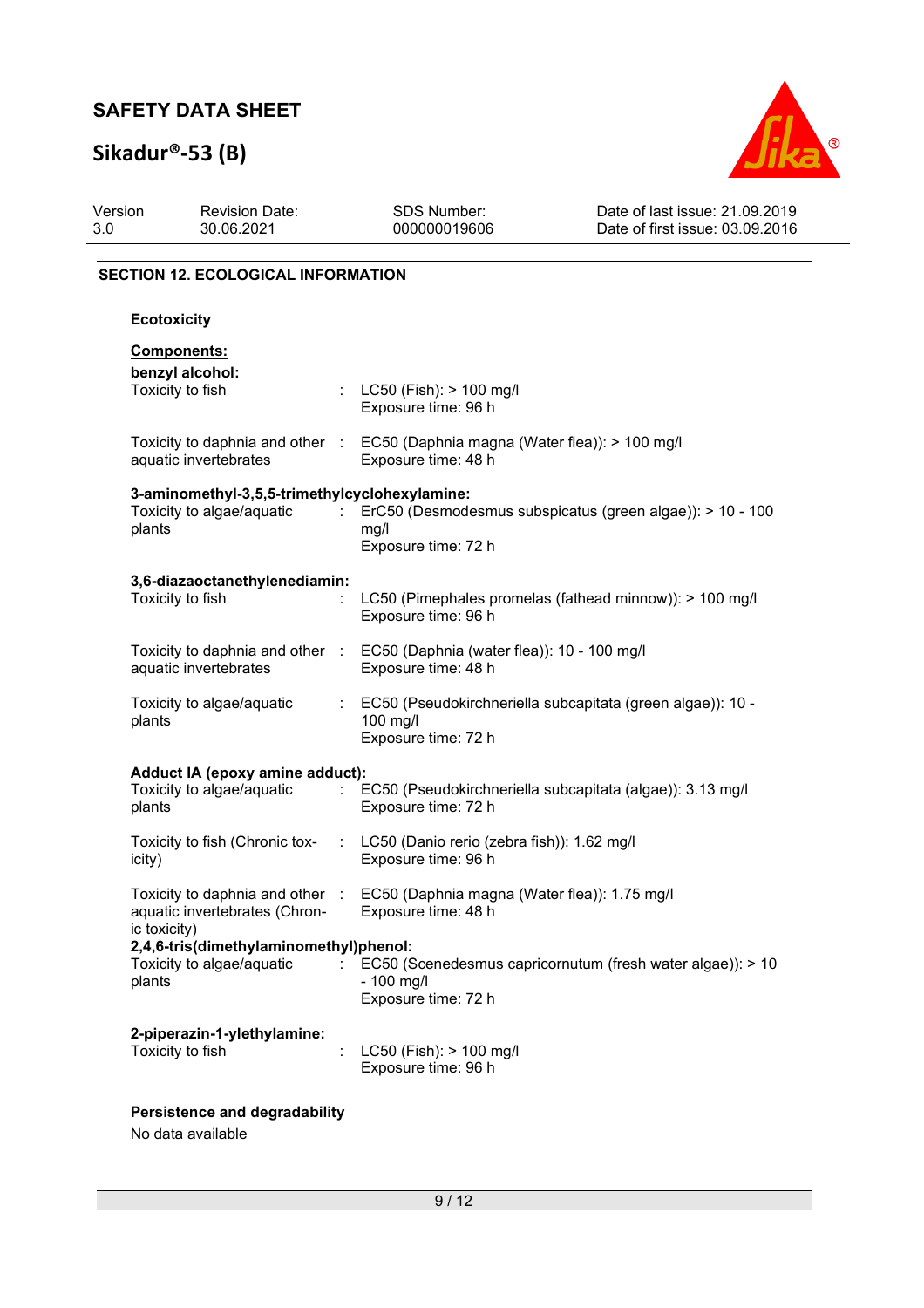# **Sikadur®-53 (B)**



| Version<br>3.0  | <b>Revision Date:</b><br>30.06.2021 | SDS Number:<br>000000019606                      | Date of last issue: 21.09.2019<br>Date of first issue: 03.09.2016 |
|-----------------|-------------------------------------|--------------------------------------------------|-------------------------------------------------------------------|
|                 | <b>Bioaccumulative potential</b>    |                                                  |                                                                   |
|                 | No data available                   |                                                  |                                                                   |
|                 | <b>Mobility in soil</b>             |                                                  |                                                                   |
|                 | No data available                   |                                                  |                                                                   |
|                 | Other adverse effects               |                                                  |                                                                   |
| <b>Product:</b> |                                     |                                                  |                                                                   |
| mation          | Additional ecological infor-        | unprofessional handling or disposal.             | An environmental hazard cannot be excluded in the event of        |
|                 |                                     | Toxic to aquatic life with long lasting effects. |                                                                   |

| <b>Disposal methods</b> |                |                                                                                                                                                                                                                          |
|-------------------------|----------------|--------------------------------------------------------------------------------------------------------------------------------------------------------------------------------------------------------------------------|
| Waste from residues     | $\mathbb{R}^n$ | The product should not be allowed to enter drains, water<br>courses or the soil.<br>Do not contaminate ponds, waterways or ditches with chemi-<br>cal or used container.<br>Send to a licensed waste management company. |
| Contaminated packaging  |                | Empty remaining contents.<br>Dispose of as unused product.<br>Do not re-use empty containers.                                                                                                                            |

If potential for exposure exists refer to Section 8 for specific personal protective equipment.

### **SECTION 14. TRANSPORT INFORMATION**

#### **International Regulations**

| <b>IATA-DGR</b>                               |   |                                                                                                              |
|-----------------------------------------------|---|--------------------------------------------------------------------------------------------------------------|
| UN/ID No.                                     |   | <b>UN 1760</b>                                                                                               |
| Proper shipping name                          |   | Corrosive liquid, n.o.s.<br>(3,6-diazaoctanethylenediamin, 3-aminomethyl-3,5,5-<br>trimethylcyclohexylamine) |
| Class                                         | ÷ | 8                                                                                                            |
| Packing group                                 |   | Ш                                                                                                            |
| Labels                                        |   | Corrosive                                                                                                    |
| Packing instruction (cargo<br>aircraft)       |   | 855                                                                                                          |
| Packing instruction (passen-<br>ger aircraft) |   | : 851                                                                                                        |
| <b>IMDG-Code</b>                              |   |                                                                                                              |
| UN number                                     |   | UN 1760                                                                                                      |
| Proper shipping name                          |   | CORROSIVE LIQUID, N.O.S.                                                                                     |
|                                               |   | (3,6-diazaoctanethylenediamin, 3-aminomethyl-3,5,5-<br>trimethylcyclohexylamine)                             |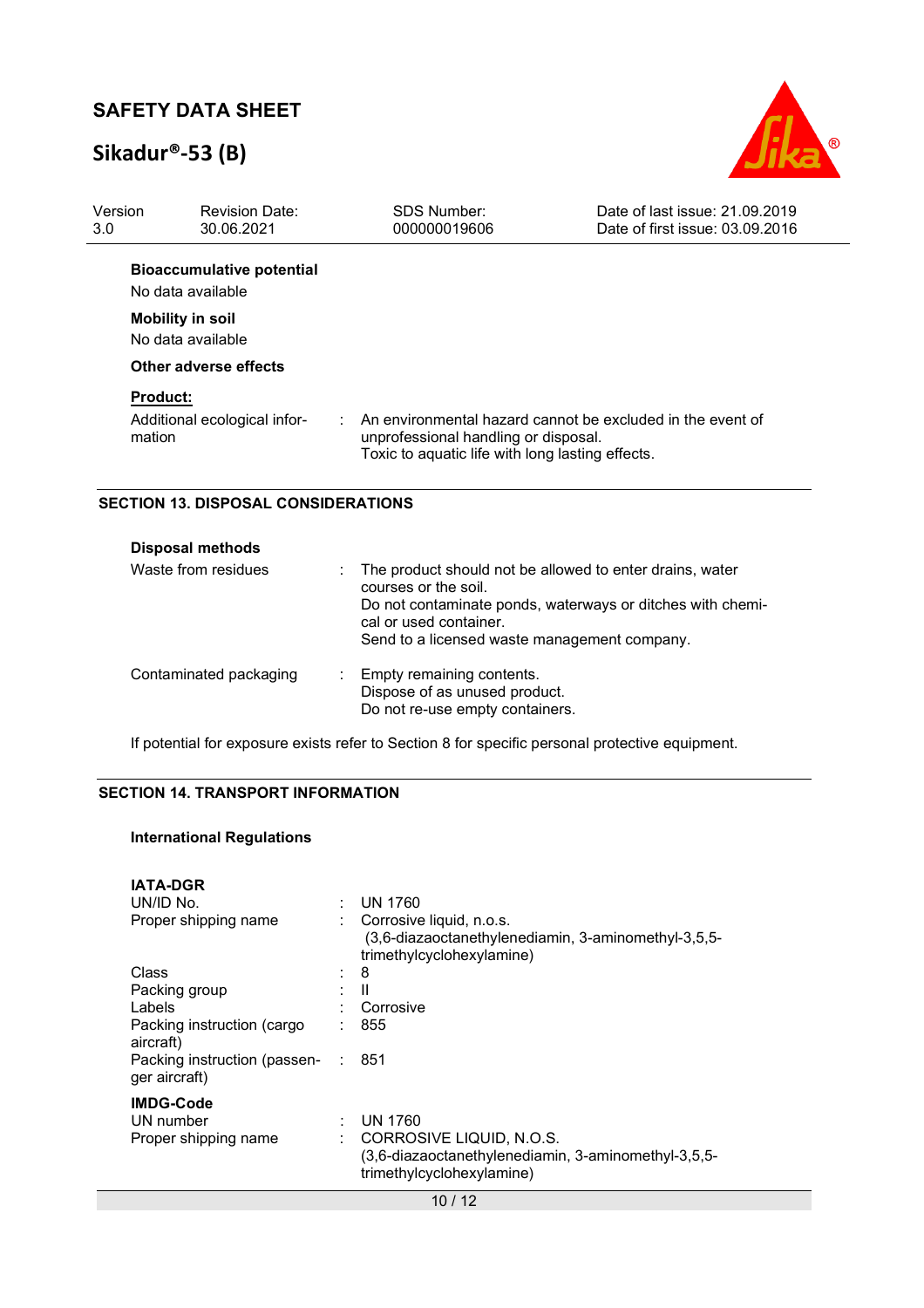# **Sikadur®-53 (B)**



| Version<br>3.0                            | <b>Revision Date:</b><br>30.06.2021                                                                                                                                                                                                                                                                                                                  |                                                              | <b>SDS Number:</b><br>000000019606                    | Date of last issue: 21.09.2019<br>Date of first issue: 03.09.2016                              |  |  |
|-------------------------------------------|------------------------------------------------------------------------------------------------------------------------------------------------------------------------------------------------------------------------------------------------------------------------------------------------------------------------------------------------------|--------------------------------------------------------------|-------------------------------------------------------|------------------------------------------------------------------------------------------------|--|--|
|                                           | Class<br>Packing group<br>Labels<br>EmS Code<br>Marine pollutant                                                                                                                                                                                                                                                                                     | 8<br>Ш<br>8<br>F-A, S-B<br>yes                               |                                                       |                                                                                                |  |  |
|                                           | Transport in bulk according to Annex II of MARPOL 73/78 and the IBC Code<br>Not applicable for product as supplied.                                                                                                                                                                                                                                  |                                                              |                                                       |                                                                                                |  |  |
|                                           | <b>National Regulations</b>                                                                                                                                                                                                                                                                                                                          |                                                              |                                                       |                                                                                                |  |  |
|                                           | <b>ADG</b><br>UN number<br>Proper shipping name<br>Class<br>Packing group<br>Labels<br>Hazchem Code                                                                                                                                                                                                                                                  | <b>UN 1760</b><br>8<br>$\ensuremath{\mathsf{II}}$<br>8<br>2X | CORROSIVE LIQUID, N.O.S.<br>trimethylcyclohexylamine) | (3,6-diazaoctanethylenediamin, 3-aminomethyl-3,5,5-                                            |  |  |
|                                           | Special precautions for user                                                                                                                                                                                                                                                                                                                         |                                                              |                                                       |                                                                                                |  |  |
|                                           | The transport classification(s) provided herein are for informational purposes only, and solely based<br>upon the properties of the unpackaged material as it is described within this Safety Data Sheet.<br>Transportation classifications may vary by mode of transportation, package sizes, and variations in<br>regional or country regulations. |                                                              |                                                       |                                                                                                |  |  |
| <b>SECTION 15. REGULATORY INFORMATION</b> |                                                                                                                                                                                                                                                                                                                                                      |                                                              |                                                       |                                                                                                |  |  |
|                                           | Standard for the Uniform<br>Scheduling of Medicines and<br>Poisons                                                                                                                                                                                                                                                                                   | Schedule 5<br>÷                                              |                                                       | Safety, health and environmental regulations/legislation specific for the substance or mixture |  |  |
|                                           | International Chemical Weapons Convention (CWC)<br>Schedules of Toxic Chemicals and Precursors<br><b>Prohibition/Licensing Requirements</b>                                                                                                                                                                                                          |                                                              |                                                       | Not applicable<br>There is no applicable prohibition,                                          |  |  |

authorisation and restricted use requirements, including for carcinogens referred to in Schedule 10 of the model WHS Act and Regulations.

| The components of this product are reported in the following inventories: |                                                                    |  |  |  |  |
|---------------------------------------------------------------------------|--------------------------------------------------------------------|--|--|--|--|
| AIIC                                                                      | $\therefore$ On the inventory, or in compliance with the inventory |  |  |  |  |
| <b>AICS</b>                                                               | $\therefore$ On the inventory, or in compliance with the inventory |  |  |  |  |

### **SECTION 16. OTHER INFORMATION**

| <b>Revision Date</b> | 30.06.2021 |
|----------------------|------------|
| Date format          | dd.mm.yyyy |